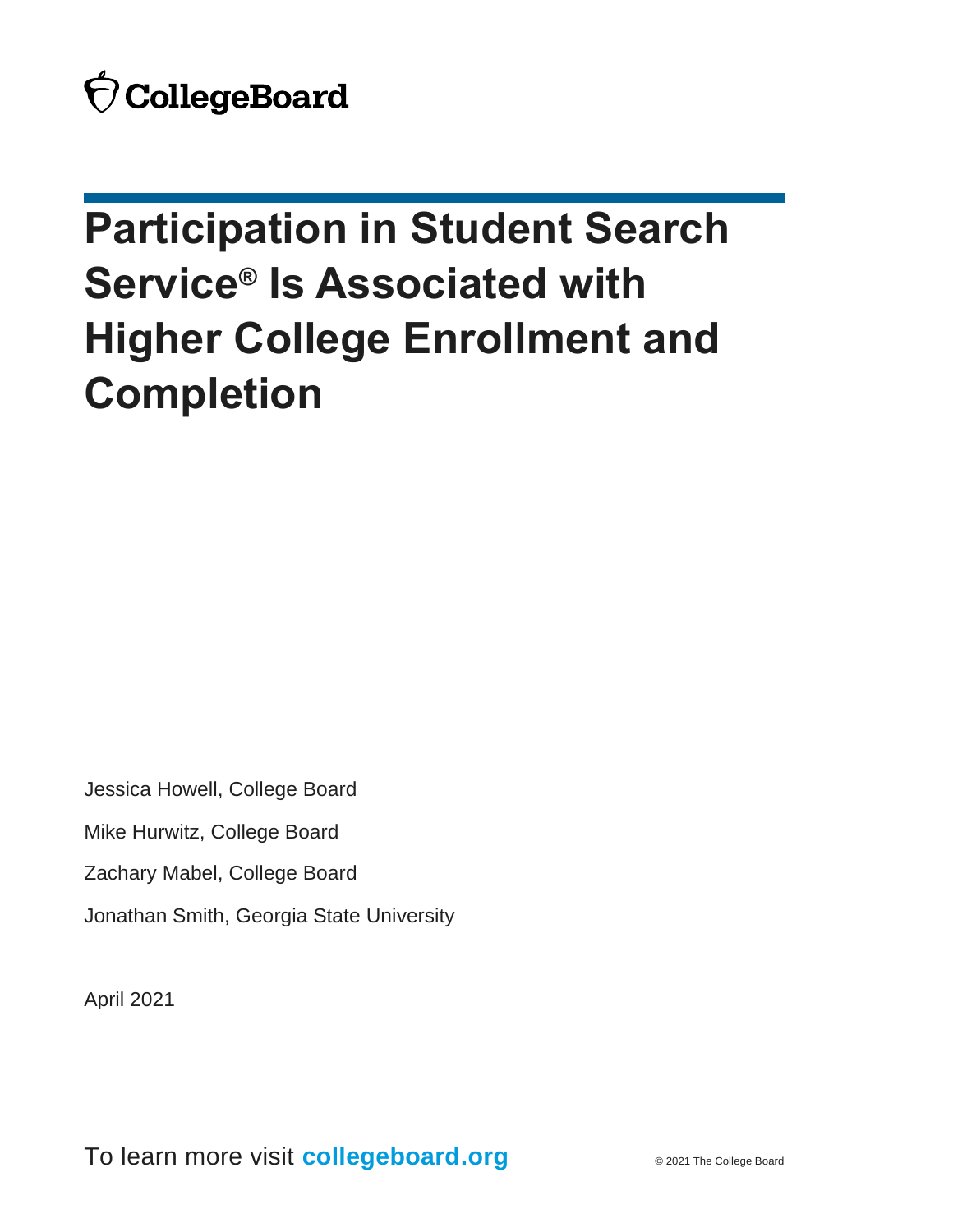## **The Higher Education Landscape and College Outreach**

Despite the growing evidence that attending college leads to improved life outcomes (Ma, Pender & Welch, 2019), students still face information barriers on the road to college. The college planning process is complex and often overwhelming for even the most well-resourced families, and it is increasingly difficult to estimate the cost of college (Page & Scott-Clayton, 2016). These complexities can lead students, especially lower-income and first-generation students, to colleges where they have a lower chance of success (Roderick et al., 2008; Smith, Pender & Howell, 2013).

#### **Student Search Service**

The College Board established Student Search Service® (Search) to facilitate a connection between students and potential colleges and/or scholarship programs. Students who register for College Board assessments and provide contact information, including mailing and email addresses, are given the opportunity to opt into Search during every exam registration and while engaging in college planning activities on the College Board's BigFuture™ website. Students can opt out of Search at any time, and institutions that use Search must adhere to strict guidelines to protect student privacy. Once students agree to participate in Search, colleges can find those students by licensing their information. Colleges strategically use Search to find students who are likely to succeed at their institution by selecting from available criteria, including expected high school graduation date, cumulative GPA, geography, test score ranges, intended college major, demographics, and responses on student questionnaires regarding collegiate interests. Colleges and scholarship organizations can then contact students via U.S. mail or email, providing information about the college and opportunities available to prospective students, including scholarship opportunities that can help reduce the cost of college.

#### **Data, Sample, and Research Design**

College Board researchers recently examined the relationship between Student Search Service and college enrollment among SAT® takers in the 2015–2018 high school graduation cohorts. We also examined the relationship between Search and college completion among the subset of students in the 2015 and 2016 high school graduation cohorts who have had at least four years to complete college. For each student in the study, we observed their College Board assessment scores, demographic characteristics (gender/sex, race/ethnicity, and parental education level), year of high school graduation, high school attended, whether they opted into Search, and the number of colleges that connected with them through Search. These data are merged with data from the National Student Clearinghouse (NSC) to observe whether students enrolled and completed college.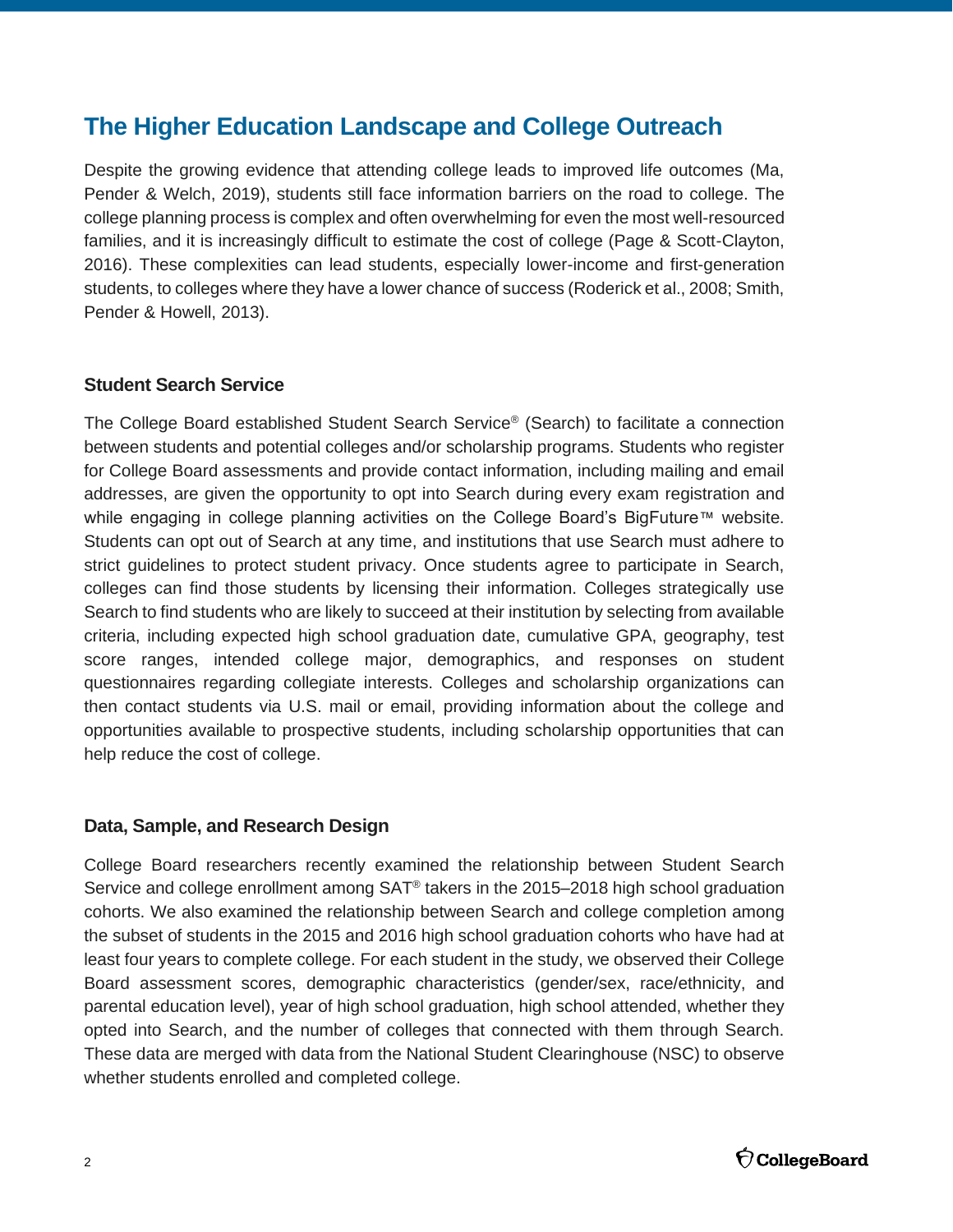Because colleges are strategic about which students they connect with through Search—often basing their Search on student characteristics that are associated with successful college enrollment and completion at their institution—a simple comparison of outcomes between students who were found through Search and those who were not could overstate the role of Search on college outcomes. We therefore control for a rich set of student-level characteristics to better isolate the relationship between being found through Search and enrolling in and completing college. In all analyses we control for student gender/sex, race/ethnicity, parental education level, SAT score, last Search opt-in status, high school graduation cohort, and the high school the student attended.

## **Participation in Student Search Service**

**Students found through Student Search Service have better postsecondary outcomes.** On average, students who participate in Search have better postsecondary enrollment and completion outcomes than observationally identical students who do not participate in Search. As shown in Figure 1, students found through Search enrolled in college at a rate 7.8 percentage points higher than similar students who did not participate in Search. This represents a 15.5% increase in the likelihood of college enrollment overall compared to the enrollment rate of 50.2% among students who did not participate in Search. Students found through Search also enrolled in a four-year institution at a rate 8.3 percentage points higher than similar, nonparticipating students, which represents a 25.3% increase relative to the fouryear enrollment rate of 32.8% among students who did not participate in Search.

**Figure 1 also shows that when colleges find students through Search, those students are significantly more likely to complete their degree.** Students found by colleges through Search graduated within four years at a rate 5 percentage points higher than similar students who did not participate in Search. These gains represent relative increases of 23.8% and 31.2%, respectively, in overall and bachelor's degree completion within four years. Furthermore, the degree gains persist over a five-year time horizon. Students found through Search graduated within five years at a rate nearly 4 percentage points higher than their peers who did not participate in Search. This represents relative increases in overall and bachelor's degree completion within five years of 12.5% and 15.9%, respectively.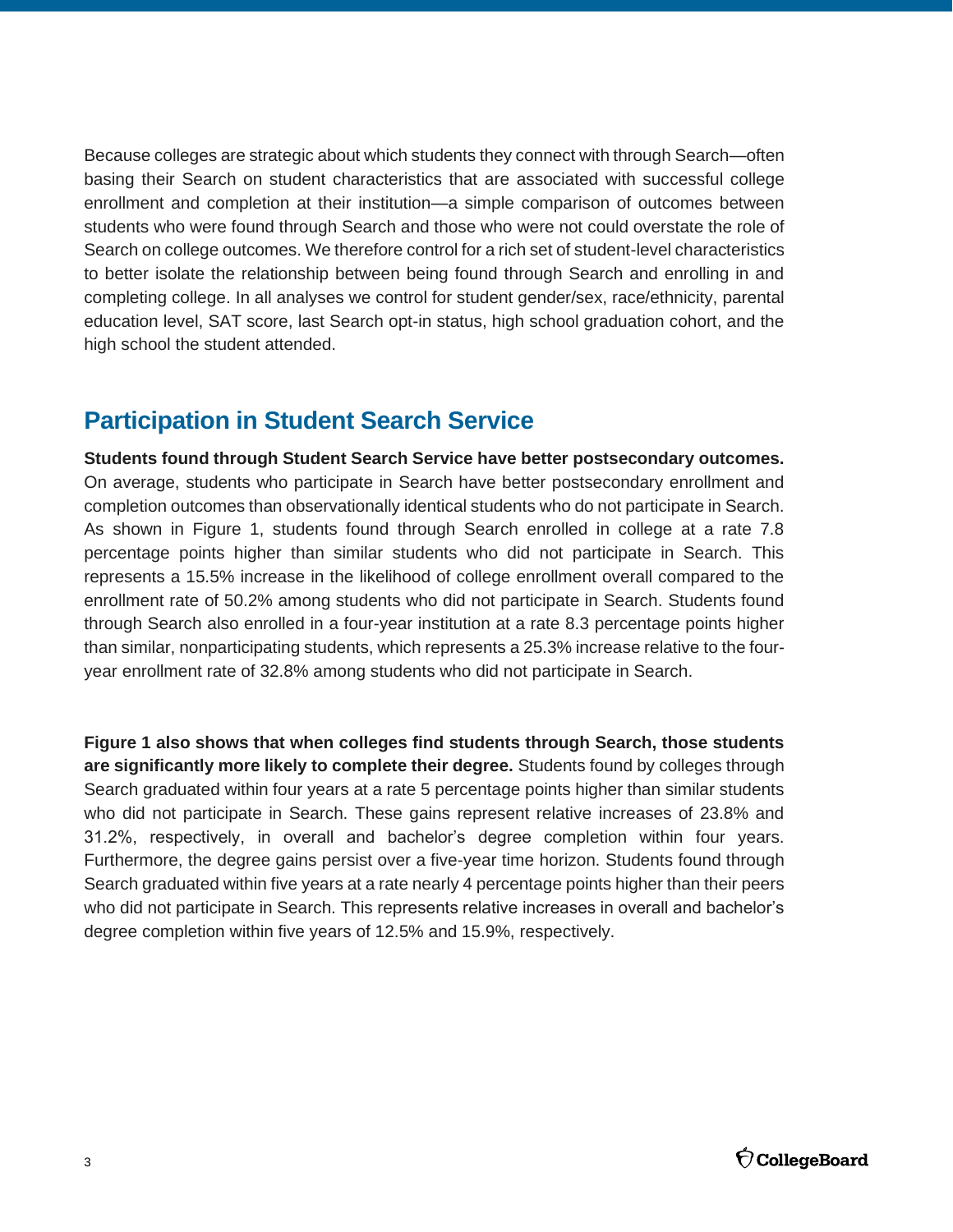



Note: The sample for enrollment outcomes includes all SAT takers in the 2015–2018 high school graduation cohorts. The sample for four-year completion outcomes is restricted to students in the 2015–2016 cohorts. The sample for five-year completion outcomes is restricted to students in the 2015 cohort only. Results are estimated from regressions that include student-level controls for: sex, race/ethnicity, SAT score, parental education level, last Student Search Service opt-in status, and graduation cohort and high school fixed effects. All differences between students whose names were licensed and those whose names were not licensed are statistically significant at the 0.1% level.

**Participation in Student Search Service is associated with better college outcomes for students from many different backgrounds.** Figures 2 and 3 show that the relationships between Search and improved college outcomes hold across student race/ethnicity and levels of parental education. In Figure 2, the enrollment and completion gains are similar in absolute magnitude across racial groups. For example, Hispanic students found through Search enrolled in a four-year college at a rate 8.3 percentage points higher than similar Hispanic students who did not participate in Search. The analogous difference among White students is 9.6 percentage points. However, because Black, Hispanic, American Indian or Alaska Native, and Hawaiian or Pacific Islander students in the sample are less likely to enroll in college overall relative to White and Asian students, the relative enrollment and completion gains are largest among Black, Hispanic, American Indian or Alaska Native, and Hawaiian or Pacific Islander students. For example, the relative gains in four-year college enrollment and completion associated with participating in Search are 34.4% and 43.3% among Hispanic students versus 21.6% and 27.9% among White students.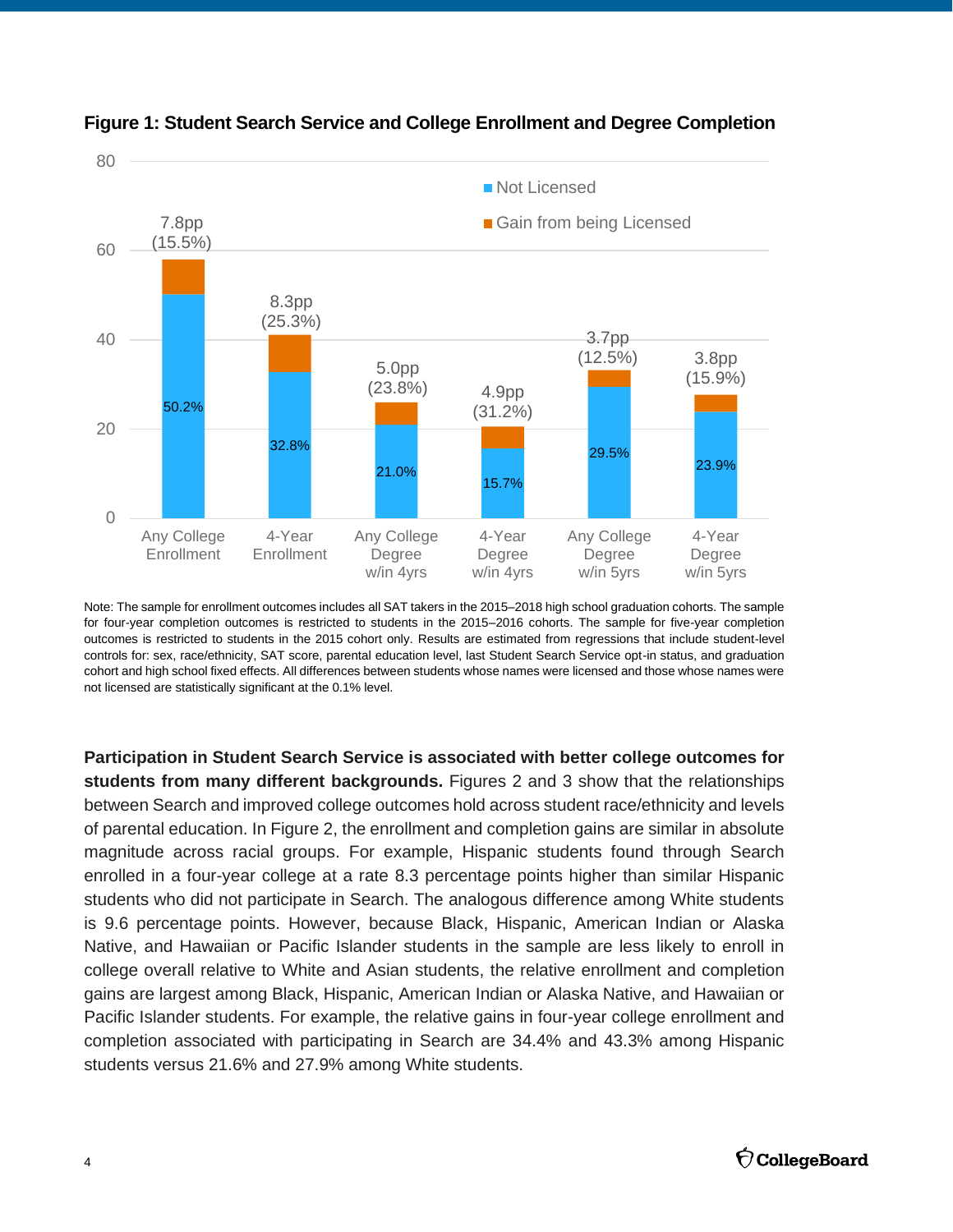

#### **Figure 2: Student Search Service and Four-Year College Enrollment/Completion, by Student Race/Ethnicity**

**Figure 3: Student Search Service and Four-Year College Enrollment/Completion, by Parent's Highest Level of Educational Attainment**



*A. Enrollment B. BA Completion within 4 Years*

Note: AI/AN = American Indian or Alaska Native. HI/PI = Hawaiian or Pacific Islander. The sample for enrollment outcomes includes all SAT takers in the 2015–2018 high school graduation cohorts. The sample for completion outcomes is restricted to students in the 2015–2016 cohorts. Completion results are not reported for HI/PI students due to very small sample size (N=2,749), which returns imprecise estimates. Results are estimated from regressions that include student-level controls. See Figure 1 for the list of covariates. All differences between students whose names were licensed and those whose names were not licensed are statistically significant at the 1% level.

#### $\bigcirc$  CollegeBoard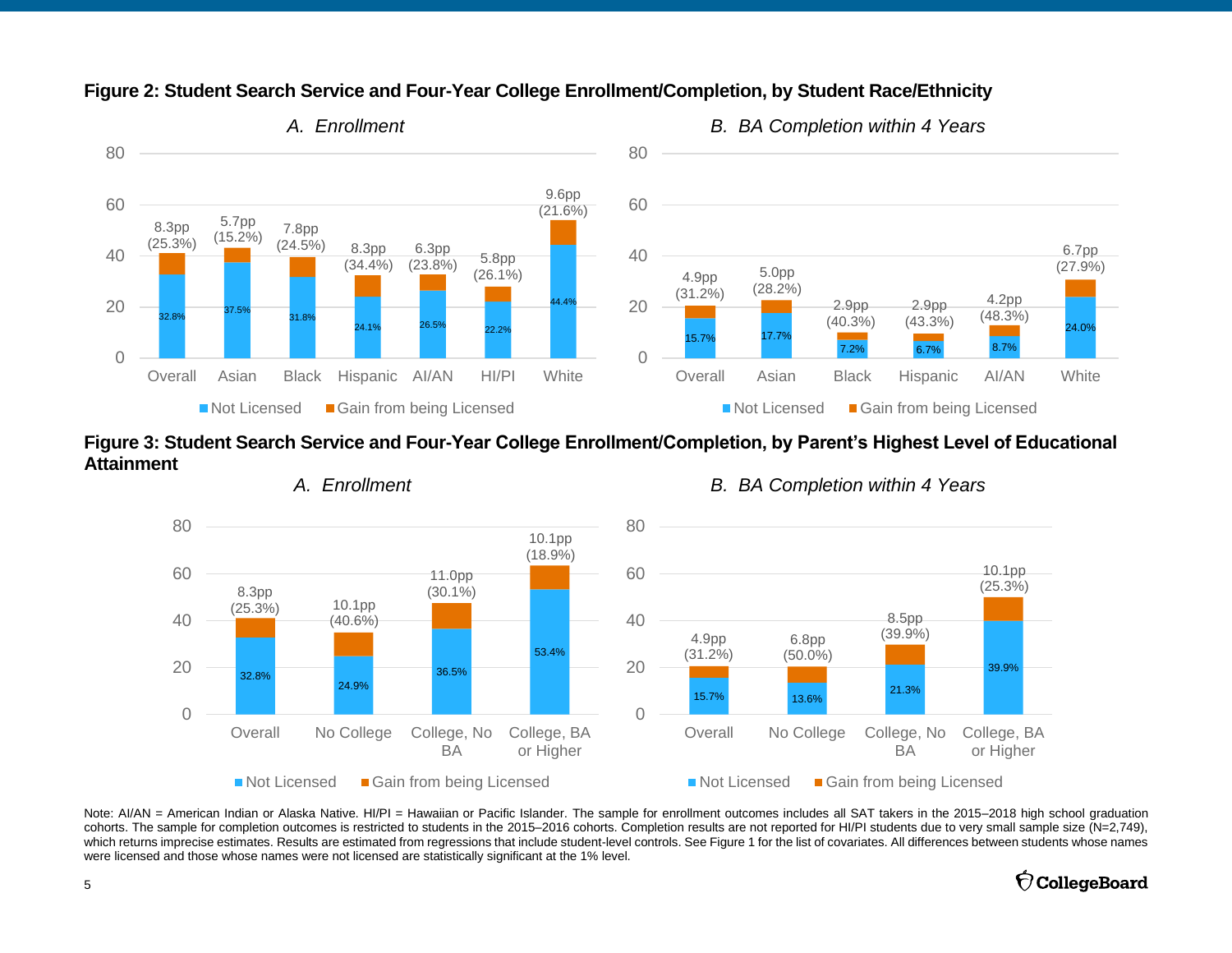The pattern of results in Figure 3 is similar with respect to parent educational attainment. The associated gains across education levels are similar in percentage point terms, but the gains in percentage terms are largest among students whose parents did not attend college. For example, the relative gain in four-year college completion associated with being found through Search is 50% among students whose parents did not attend college versus 25.3% among students whose parents earned a bachelor's degree. Taken together, the results in Figures 2 and 3 indicate that Search participation is strongly associated with higher college enrollment and completion rates across students from many different backgrounds, and especially among students from groups that historically attend college at lower rates.

## **Additional Evidence on College Outreach**

**Connecting with institutions and scholarship organizations through Search causes shifts in students' application behavior and college choice.** Prior research on the impact of Search by Smith, Howell, and Hurwitz (2020) shows that when students receive outreach from a college through Search, they are 23% more likely to apply to and 22% more likely to enroll in that college compared to identical students who also met the college's Search criteria and opted-in to Search, but whom that college did not reach out to via Search.<sup>1</sup> The research finds that the positive impact of Search is largest for student subgroups who are historically underrepresented and under-resourced. For example, Black and Hispanic students who receive Search-enabled college outreach are 46% and 66%, respectively, more likely to apply to the licensing college than identical Black and Hispanic students who did not receive Searchenabled college outreach. Students from lower-income families with less educated parents are also more responsive to college outreach in their application and enrollment choices than identical students who do not participate in Search.

**The National Hispanic Recognition Program (NHRP) shows Search-enabled college outreach works.** NHRP is a College Board program that operates through the Student Search Service to support colleges' identification of and outreach to the highest scoring 11thgrade Hispanic students every year.<sup>2</sup> Research by Gurantz, Hurwitz, and Smith (2017) shows that the Search-enabled college outreach to NHRP scholars causes high-achieving Hispanic students to enroll in colleges that they might not have ordinarily considered. For example, high-achieving Hispanic scholars who achieve the NHRP designation are 16% more likely to enroll in a college that recruited them via Student Search Service than their otherwise identical high-achieving Hispanic peers who just missed being eligible to receive the NHRP scholar

<sup>1.</sup> College application is proxied by SAT score sending in this research.

<sup>2.</sup> The National Hispanic Recognition Program identifies the top 2.5% highest scoring Hispanic students on the PSAT/NMSQT<sup>®</sup>, which results in approximately 5,000 NHRP scholars each year.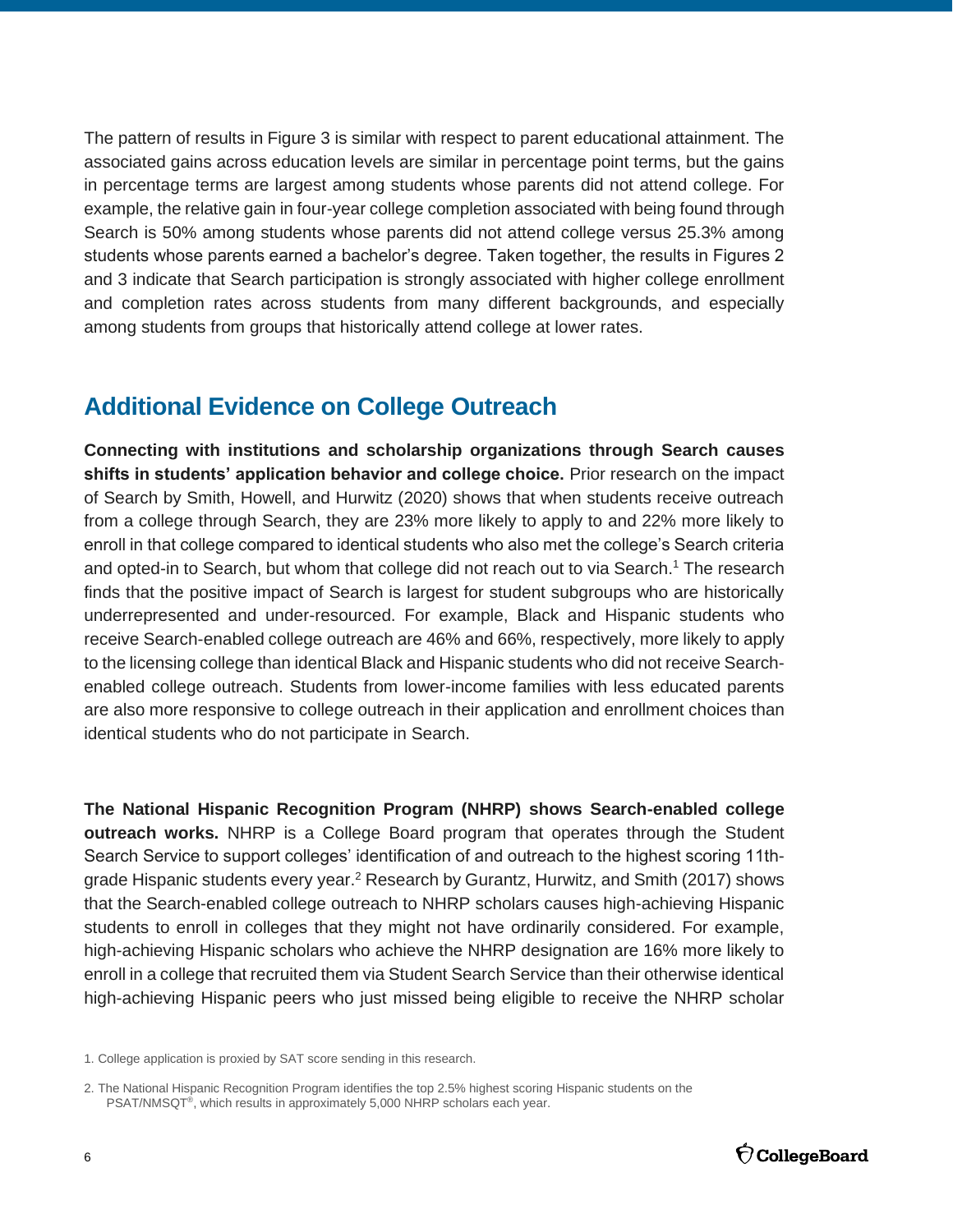designation. These students are also substantially more likely to enroll in a four-year institution, an out-of-state college, and a public flagship. As a result of these shifts in enrollment patterns, Student Search Service has helped NHRP scholars find colleges that were a better academic and financial fit and that increased on-time bachelor's degree completion for high-achieving Hispanic students by nearly 3% compared to those who were not designated by NHRP.

## **Conclusion**

The new research in this Brief shows that students who receive college outreach through Student Search Service are more likely to enroll in and complete college. The evidence builds on the research showing the positive impact of one of the largest college outreach efforts in the United States and indicates that college outreach via Search can play an influential role in discovering hidden talent, smoothing the transition from high school to college, helping colleges achieve their goal of recruiting a diverse and desirable student body, and shaping the higher education landscape.

### **References**

- Howell, J., M. Hurwitz, and J. Smith. 2020. The impact of college outreach on high schoolers' college choices—Results from over 1,000 Experiments. *Education Finance,& Policy*, forthcoming.
- Ma, J., W. Pender, and M. Welch. 2019. *Education Pays 2019*. New York: College Board.
- Page, L. C., and J. Scott-Clayton. 2016. Improving college access in the United States: Barriers and policy responses. *Economics of Education Review 51*, 4–22.
- Roderick, M., J. Nagaoka, V. Coca, E. Moeller, K. Roddie, J. Gilliam, J., and D. Patton. 2008. *From high school to the future: Potholes on the road to college*. Chicago, IL: Consortium on Chicago School Research.
- Smith, J., M. Pender, M., and J. Howell. 2013. The full extent of student-college academic undermatch. *Economics of Education Review 32*, 247–261.

## **About College Board**

College Board is a mission-driven not-for-profit organization that connects students to college success and opportunity. Founded in 1900, College Board was created to expand access to higher education. Today, the membership association is made up of over 6,000 of the world's leading educational institutions and is dedicated to promoting excellence and equity in education. Each year, College Board helps more than seven million students